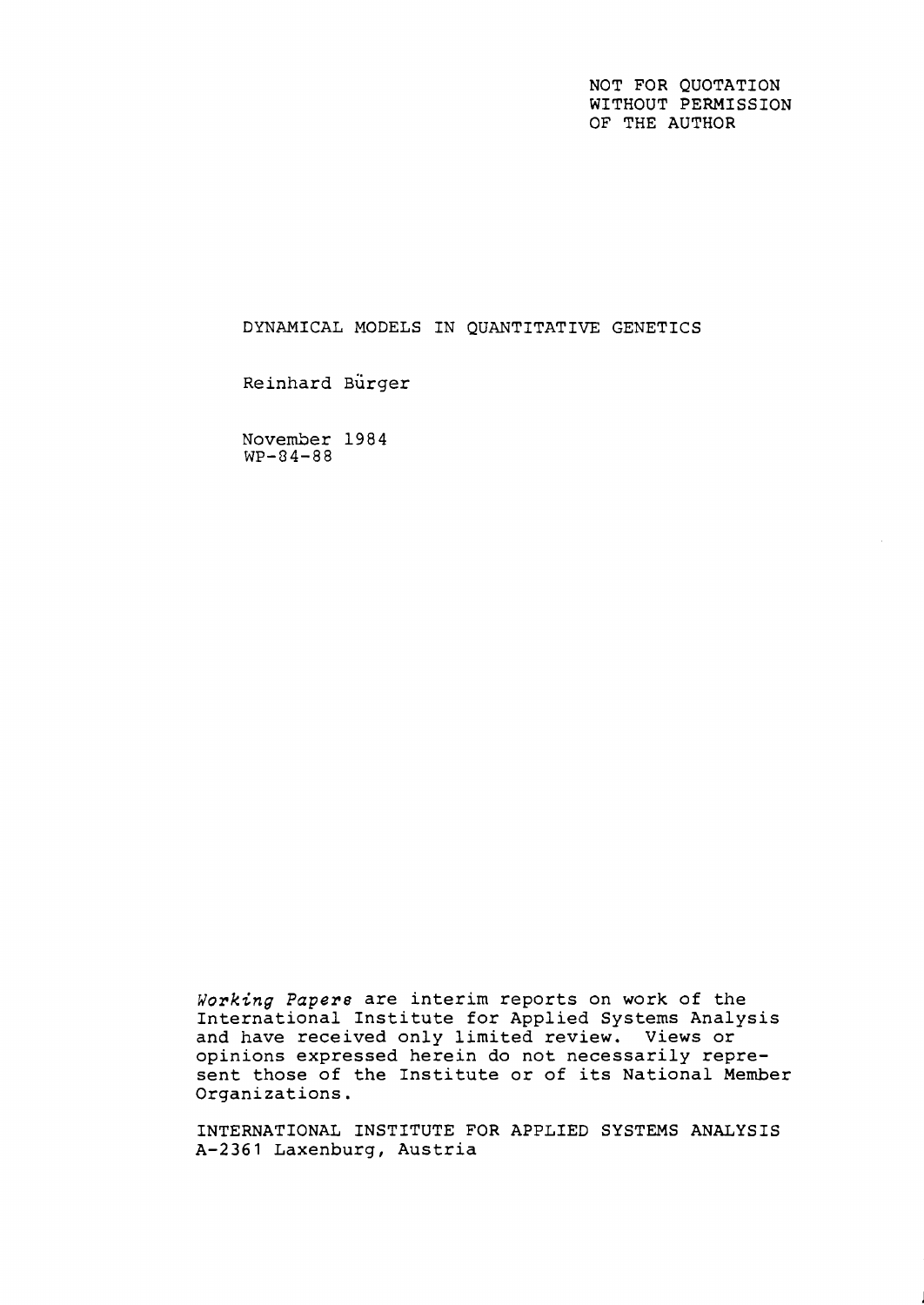PREFACE

In this paper the author investigates models in quantitative genetics and shows that under quite reasonable assumptions the dynamics can display rather counter-intuitive behavior. This research was conducted as part of the Dynamics of Macrosystems Feasibility Study in the System and Decision Sciences Program.

> ANDRZEJ WIERZBICKI Chairman System and Decision Sciences Program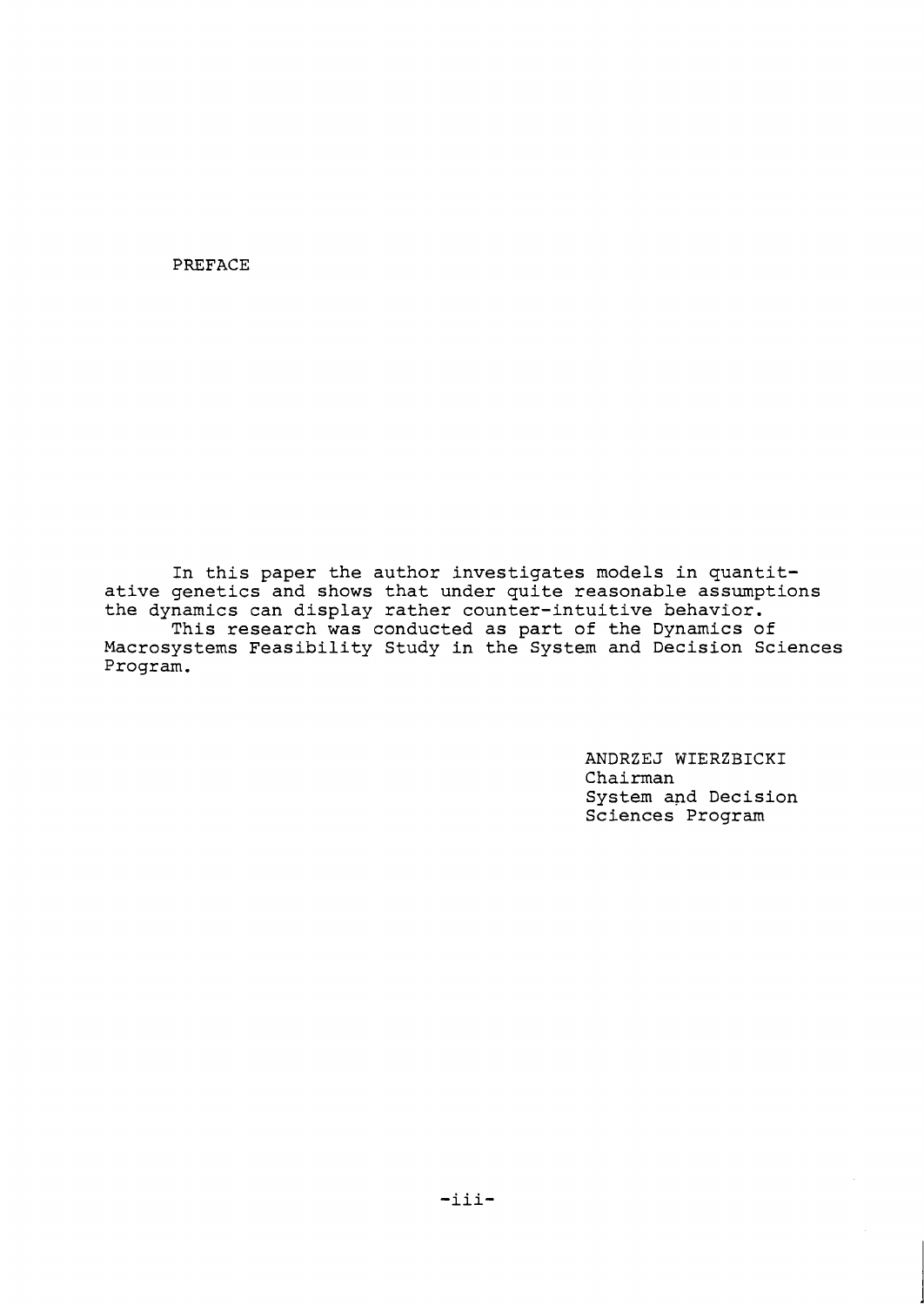#### DYNAMICAL MODELS IN QUANTITATIVE GENETICS

Reinhard Bdrger Institut fdr Mathematik, A-1090 Wien, Strudlhofgasse 4, Austria

# 1. INTRODUCTION

The proposition of the theory of punctuated equilibria by Eldredge & Gould (1972) and others initiated a rather controversial debate on macroevolutionary phenomena and on the way how to explain them. One of the major points in this debate is the question whether the observed phylogenetic patterns are caused by natural selection and hence are due to adaptation or whether they are mainly due to physiological, developmental, architectural and other constraints acting on the phenotype. If the latter holds true then evolution cannot be viewed as a primarily adaptive process. Numerous contributions have been given to this subject. Let us only mention articles by Charlesworth, Lande & Slatkin (1982), Gould & Lewontin (1979), Maynard Smith (1983), Mayr (1983) and Riedl (1977).

To be able to investigate problems of macroevolution on a more quantitative and mathematical basis, it is necessary to have models that describe the evolutionary dynamics of phenotypic characters under the action of the various evolutionary and genetical mechanisms. Such a dynamical model has been proposed by Lande (1976, 1979, 1982). It is based on quantitative genetic theory and incorporates the selective forces acting on the phenotype and the pattern of variation and covariation of characters within the population. Lande's models have received a good deal of attention and have been used not only by himself (loc. cit, 1980, 1984) but by several authors to treat various topics from evolutionary theory analytically (e.9. Felsenstein 1979, Kirkpatrick 1982, Slatkin 1984, Wagner 1984 a,b) . Other dynamical models for the evolution of quantitative characters have been introduced by

Karlin (1979), Gimelfarb (1982) and others (see also Turelli 1984).<br>In a recent paper (Bürger, 1984) I used Lande's model to investigate the influence of genetic and phenotypic variance-covariance patterns for the evolution of functionally coupled quantitative characters.

In order to investigate the evolutionof functionally coupled characters, I chose a fitness landscape that looked like a ridge. However, there is not only a single ridge in this landscape, there is in fact a saddle with the ridge and two hills adjacent to it. Evolution of a complex of functionally coupled characters then corresponds to movinguphill along the ridge. In order to make the analysis managable I assumed a particularly shaped ridge, which (following Rechenberg, 1973) has been called a corridor. The result of a nonlinear analysis of the underlying dynamical system was that an unfavourable phenotypic and/or genotypic variance-covariance structure may prevent a population from moving uphill along the ridge, even if it starts at or very close to it.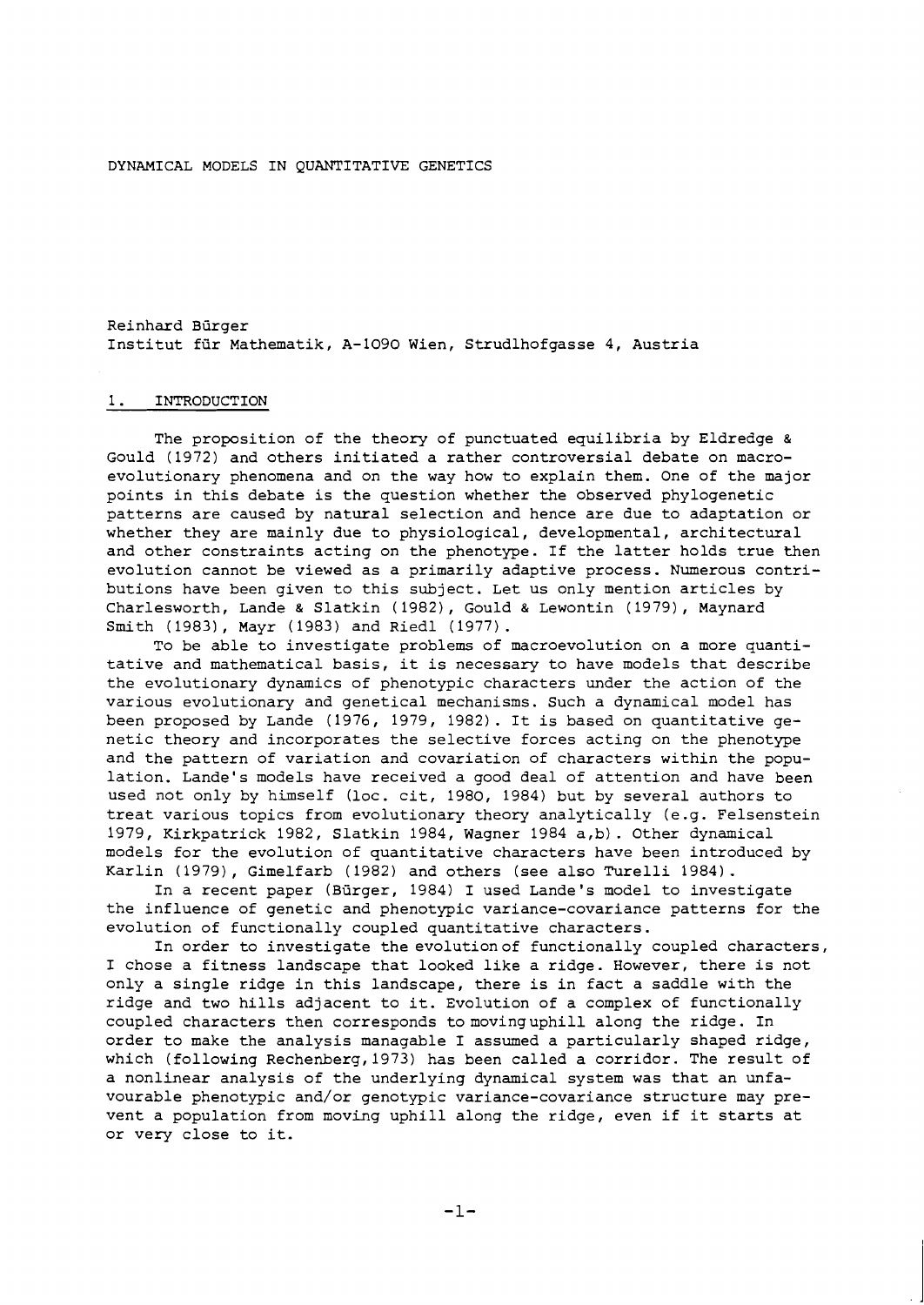Hence there exist population genetic constraints (in the intrinsic sense) restricting the directions of possible evolutionary change, although from the physiological point of view evolution into these directions is possible and even favourable. Moreover, it has been shown that in the corridor (or along the ridge) there exsits an optimal variance-covariance structure resulting in an optimal evolutionary rate. This adds to results of Rechenberg (1973) and Wagner (1984 a,b). It is the purpose of the present paper to investigate whether results similar to that derived in Bürger (1984) and described above can also be obtained by using a different class of corridor models.

#### 2. THE MODEL

Let an infinite population with overlapping generations be given that is either monoecious or dioecious with the same pattern of selection on both sexes and no sexual dimorphism. To each individual we assign a vector  $z = (z_1, \ldots, z_n)^t$  where  $z_j$ ,  $1 \le i \le n$ , is the value of the i-the character on some scale of measurement and  $t$  denotes transposition. The joint distribution of phenotypic characters is assumed to be multivariate normal, with tion of phenotypic characters is assumed to be multivariate normal, with<br>mean  $\overline{z} = (\overline{z}_1, \ldots, \overline{z}_n)^t$  and covariance matrix P. This can often be arranged by<br>some simple scale transformations (Lande 1979, Falconer 19 is split into additive genetic and environmental components G and E. Assuming that the vectors of additive genetic effects x and of environmental effects e are also multivariate normal and mutually independent and supposing that  $e = 0$ , we can write  $z = x+e$ ,  $P = G+E$  and  $\overline{z} = \overline{x}$ . The density function is given by

$$
\gamma(\underline{z}, \underline{\bar{z}}, \underline{p}) = (2\pi)^{-n/2} (\det \underline{p})^{-1/2} \exp (-\frac{1}{2} \underline{p}^{-1} (\underline{z} - \underline{\bar{z}}), \underline{z} - \underline{\bar{z}})
$$

where  $\langle \underline{v}, \underline{w} \rangle = \sum_{i=1}^n v_i w_i$  denotes the usual inner product for vectors  $\underline{v}, \underline{w}$  in  $\mathbb{R}^n$ . i=1 <sup>- -</sup><br>Denoting Malthusian fitness of individuals with phenotype <u>z</u> by m(<u>z</u>), the<br>mean fitness of the population is

$$
\overline{m}(\underline{z}, \underline{p}) = f \quad m(\underline{z}) \gamma(\underline{z}, \underline{z}, \underline{p}) \, dz \tag{1}
$$

where  $f \ldots$  dz denotes integration over  $\mathbf{R}^{\textsf{n}}$ . The evolutionary dynamics of the vector z is given by the following system of differential equations:

$$
\frac{\dot{z}}{\dot{z}} = \frac{d}{dt} \bar{z} = \underline{G} \cdot (grad\frac{z}{z}) (\bar{z}, \underline{P})
$$
 (2)

where grad<sub>-</sub> =  $\left(\frac{\partial}{\partial z_1}, \ldots, \frac{\partial}{\partial z_n}\right)^t$  (Lande 1982). A discrete analogon has been  $\frac{z}{\partial z_1}$ 

derived by Lande (1976, 1979).

Lande (1982) has already shown that mean fitness **m** is always increasing, i.e.  $\frac{d}{dt} = \frac{1}{m} \ge 0$  and  $\frac{1}{m} = 0$  if and only if grad  $\frac{1}{m} = 0$ . This implies that a population is always moving uphill in the fitness landscape (but not into<br>the direction of steepest ascent, unless <u>G</u> is the identity matrix) and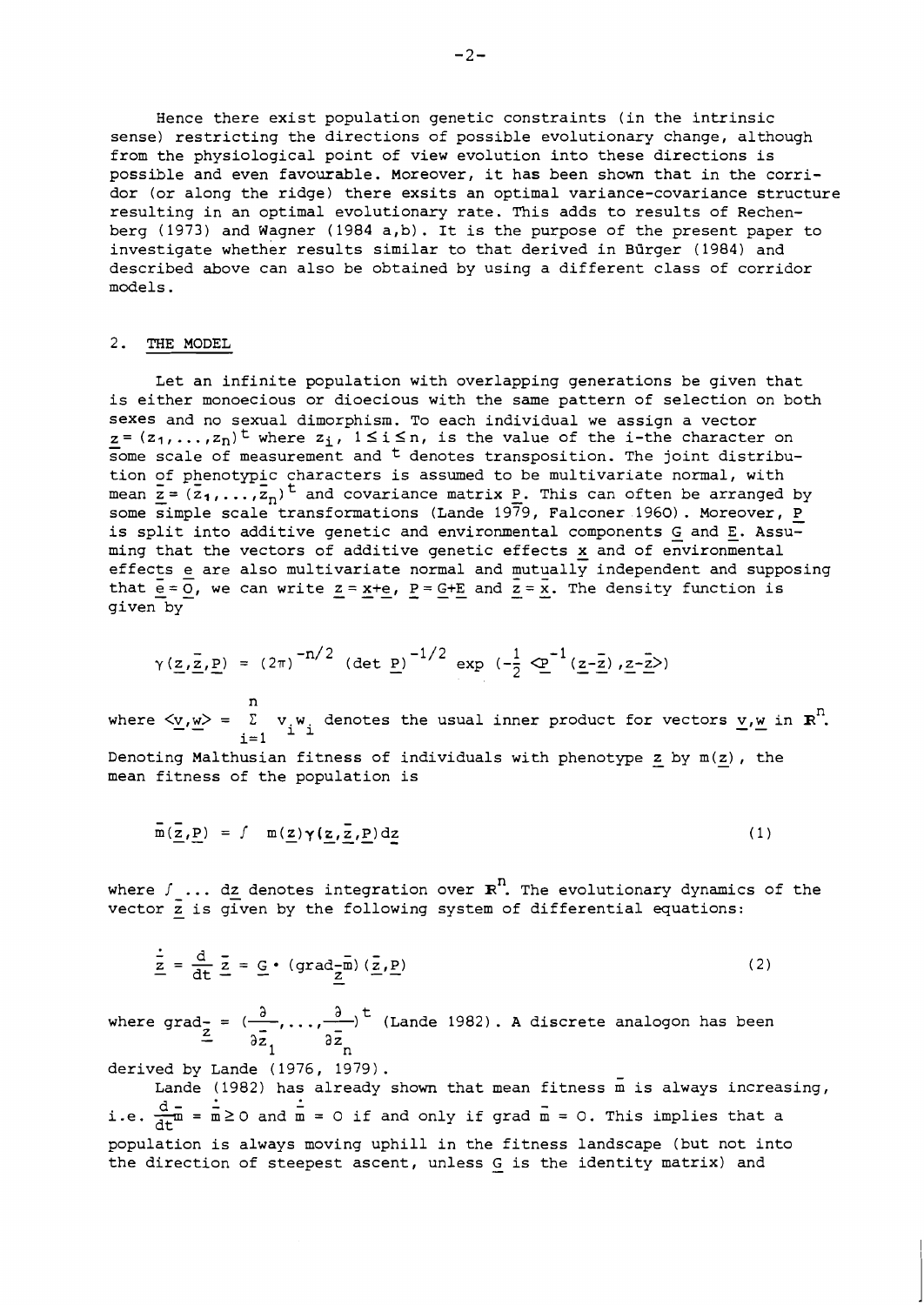therefore Lande's model provides an adaptive topography for phenotypes similar to Wright's (1932, 1969) adaptive topography for genotypes.

For investigating the evolution of functionally coupled phenotypic traits we have to specify our fitness landscape and assume that the fitness<br>m(<u>z</u>) of an individual with phenotype <u>z</u> is of the form

$$
m(\underline{z}) = sz_1 \left[ exp(-\frac{1}{2} \langle \underline{A} \underline{u}, \underline{u} \rangle) - b \right].
$$
 (3)

Here <u>u</u> =  $(z_2, \ldots, z_n)^t$ is a n-1 dimensional vector (hence  $z^t = (z_1, u^t)$ ), A denotes a positive definite matrix of dimension n-1 and  $s > 0$  and  $0 < b < 1$  are constants. Thus we have directional selection along the  $z_1$ -axis and stabilizing selection perpendicular to it for positive values<br>of  $z_1$ . In our adaptive landscape we have a saddle at the origin  $z=0$  and a ridge (with edge  $u=0$  and increasing fitness for increasing values of  $z_1 \gg 0$ ) and two hills (with increasing fitness in directions where  $z_1 \rightarrow -\infty$  and  $\langle Au, u \rangle \rightarrow \infty$  adjacent two it. These two hills are separated by a valley with bottom  $u=0$  and  $z_1 < 0$ . For the two-dimensional case the isoclines of the fitness surface are shown in Fig. 1 for different values of b. To assume that directional selection acts along the  $z_1$ -axis is no restriction, since by applying a linear transformation T to the state space, the direction of the ridge can be chosen arbitrarily. Instead of G and P one has to take the matrices  $T G T^t$  and  $T P T^t$ . According to Rechenberg (1973) we shall call this a corridor model as the phenotypic states that have positive fitness (given  $z_1 \ge 0$ ) lie within a "corridor" given by the formula<br>  $\langle Au, u \rangle \ge -2$ ln b. Rechenberg (1973) and Wagner (1984 a,b) used a somewhat related fitness landscape to investigate the existence of optimal variances and maximal evolutionary rates within the corridor. Wagner was the first who combined Rechenberg's theory with Lande's phenotypic model. In Bürger (1984) I investigated the evolutionary dynamics of a complex of functionally coupled characters using the fitness functions

$$
m(\underline{z}) = sz_1(a_0 - \langle \underline{Au}, \underline{u} \rangle) \tag{4}
$$

It is the purpose of the present note to investigate, how the results obtained there depend on the kind of fitness describing stabilizing selection along the ridge.

In order to deal with equation (2) we have to compute the population's mean fitness **m.** To manage this we use the formula

$$
\int \exp\left(-\frac{1}{2} \langle \underline{B} \underline{v}, \underline{v} \rangle + \langle \underline{v}, \underline{w} \rangle\right) d\underline{v} = (2\pi)^{n/2} (\det \underline{B})^{-1/2} . \exp\left(\frac{1}{2} \langle \underline{B}^{-1} \underline{w}, \underline{w} \rangle\right)
$$

(where  $\underline{v},\underline{w}$  in  $\mathbb{R}^n$  and  $\underline{B}$  is  $n\times n$  matrix) and obtain, through integration by parts,

$$
\overline{\mathbf{m}}(\underline{\mathbf{z}}, \underline{\mathbf{p}}) = \mathbf{s} \cdot \det(\underline{\mathbf{I}} + \underline{\mathbf{A}} \underline{\mathbf{p}}_1)^{-1/2} [\overline{\mathbf{z}}_1 - \mathbf{p}_{11} (\mathbf{p}_{11} + \langle \underline{\mathbf{v}} \underline{\mathbf{p}}, \underline{\mathbf{p}} \rangle)^{-1} \langle \underline{\mathbf{v}} \underline{\mathbf{p}}, \underline{\mathbf{u}} \rangle].
$$
\n
$$
\cdot \exp(-\frac{1}{2} \langle \underline{\mathbf{v}} \underline{\mathbf{u}}, \underline{\mathbf{u}} \rangle + \frac{1}{2} (\mathbf{p}_{11} + \langle \underline{\mathbf{v}} \underline{\mathbf{p}}, \underline{\mathbf{p}} \rangle)^{-1} \langle \underline{\mathbf{v}} \underline{\mathbf{p}}, \underline{\mathbf{u}} \rangle^2) - \mathbf{s} \mathbf{b} \, \overline{\mathbf{z}}_1.
$$
\n(1a)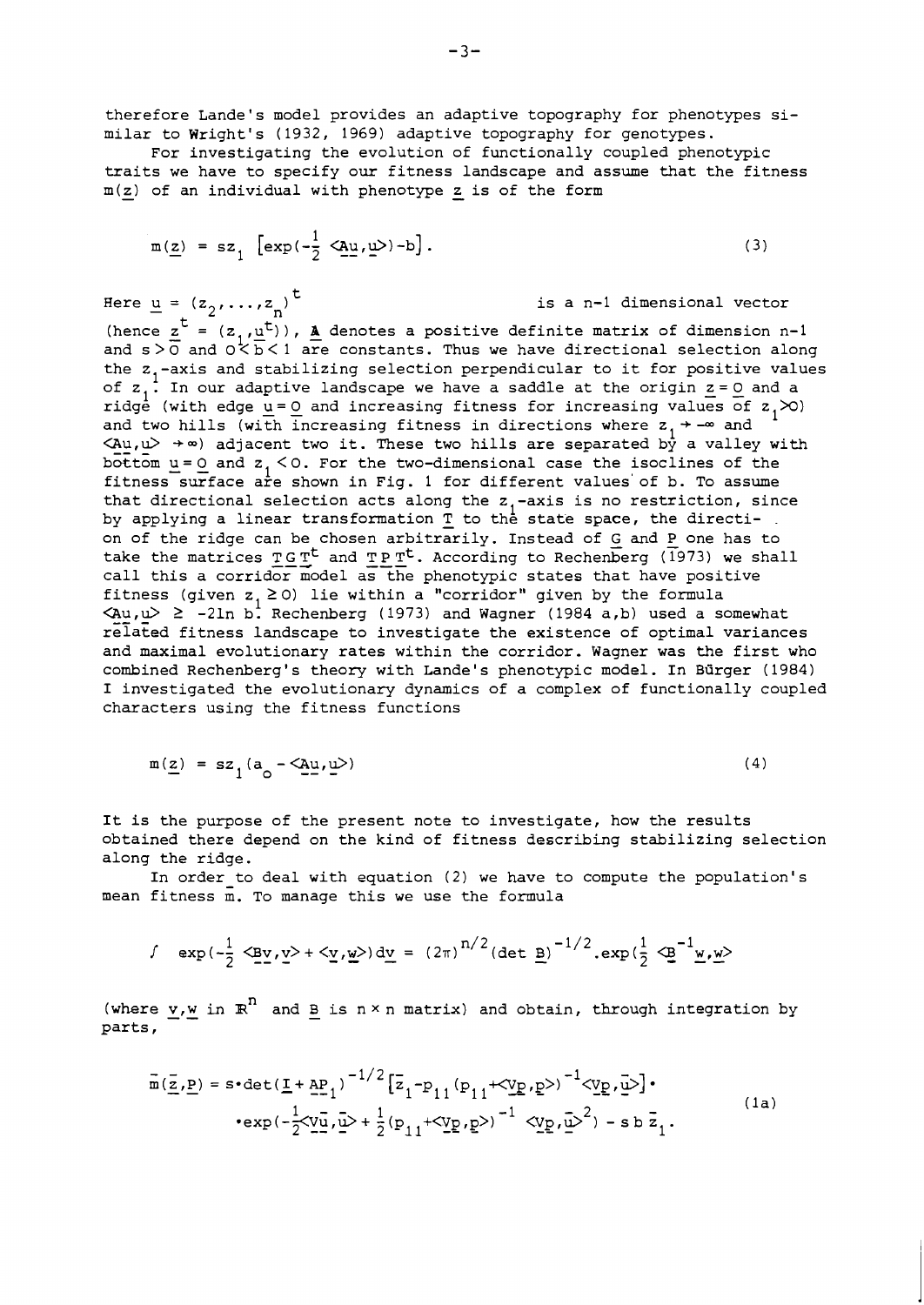Here 
$$
\underline{P} = \begin{bmatrix} P_{11} & \underline{P}^t \\ \underline{P} & P_1 \end{bmatrix}
$$
,  $\underline{P} = (p_{12}, \dots, p_{1n})^t$  (the vector of covariances of

character 1 and characters i,  $i \ge 2$ ),  $P_1$  is the covariance matrix of characters 2, ..., n. Furthermore,

 $\blacksquare$ 

$$
\underline{\mathbf{Q}} = \begin{bmatrix} \mathbf{q}_{11} & \underline{\mathbf{q}}^t \\ \underline{\mathbf{q}} & \underline{\mathbf{Q}}_1 \end{bmatrix} = \underline{\mathbf{P}}^{-1}, \ \underline{\mathbf{Q}}_1^{-1} = \underline{\mathbf{P}}_1 - \frac{1}{\mathbf{P}_{11}} \quad \underline{\mathbf{P}} \cdot \underline{\mathbf{P}}_1^t \quad \text{and} \quad \underline{\mathbf{V}} = \underline{\mathbf{Q}}_1 - \underline{\mathbf{Q}}_1 (\underline{\mathbf{Q}}_1 + \underline{\mathbf{A}})^{-1} \underline{\mathbf{Q}}_1 = (\underline{\mathbf{Q}}_1^{-1} + \underline{\mathbf{A}}^{-1})^{-1}.
$$

In the special case where character 1 is uncorrelated to the other characters, i.e.  $p = 0$ , we obtain:

$$
\overline{\mathfrak{m}}(\underline{\mathfrak{z}},\underline{\mathfrak{p}}) = s.\det(\underline{\mathfrak{r}} + \underline{\mathfrak{p}}_1)^{-1/2}.\overline{z}_1.\exp(-\frac{1}{2} \langle \underline{\mathfrak{v}} \underline{\mathfrak{v}}, \underline{\mathfrak{w}}) - s \, b \, \overline{z}_1
$$
\n(1b)

\nwith 
$$
\underline{\mathfrak{v}} = (\underline{\mathfrak{p}}_1 + \underline{\mathfrak{p}}^{-1})^{-1}.
$$

If we consider only two characters, we obtain (with  $P = \begin{bmatrix} p_{11} & p_{12} \\ p_{12} & p_{22} \end{bmatrix}$ , and  $\underline{A} = \underline{a}$ )

$$
\bar{m}(\bar{z}, \underline{P}) = s\alpha^{-3/2}(\bar{z}_1\alpha - \bar{z}_2ap_{12}) . \exp(-az_2^2/2\alpha) - s b \bar{z}_1
$$
 (1c)

where  $\alpha = 1 + a p_{22}$  (and  $V = a/a$ ). For the two dimensional case the isoclines of the population's fitness landscape are shown in Fig. 1.

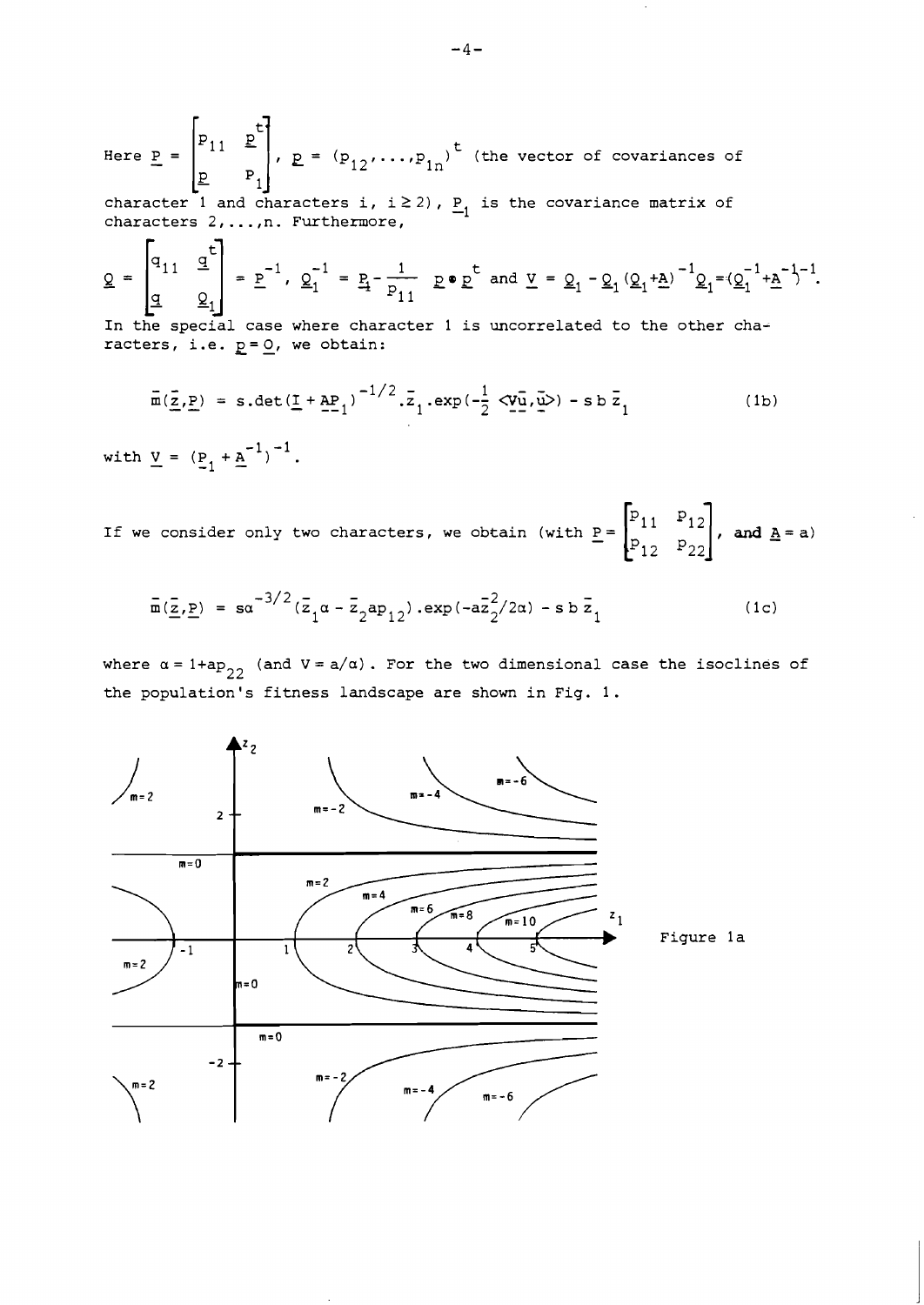

Caption to Fig. 1: (la) and (lb) show the contourlines of the individual fitness landscape according to formula (3) with  $b = 0.4$  in (1a) and  $b = 0.9$ in (lb). s and a are chosen such that in both cases the width of the individual's corridor is  $BI = 2\sqrt{2}$  and the ascent is  $AI = 2$ . Hence the main difference between these two parameter coices is the different selective disadvantage of individuals far away from the ridge.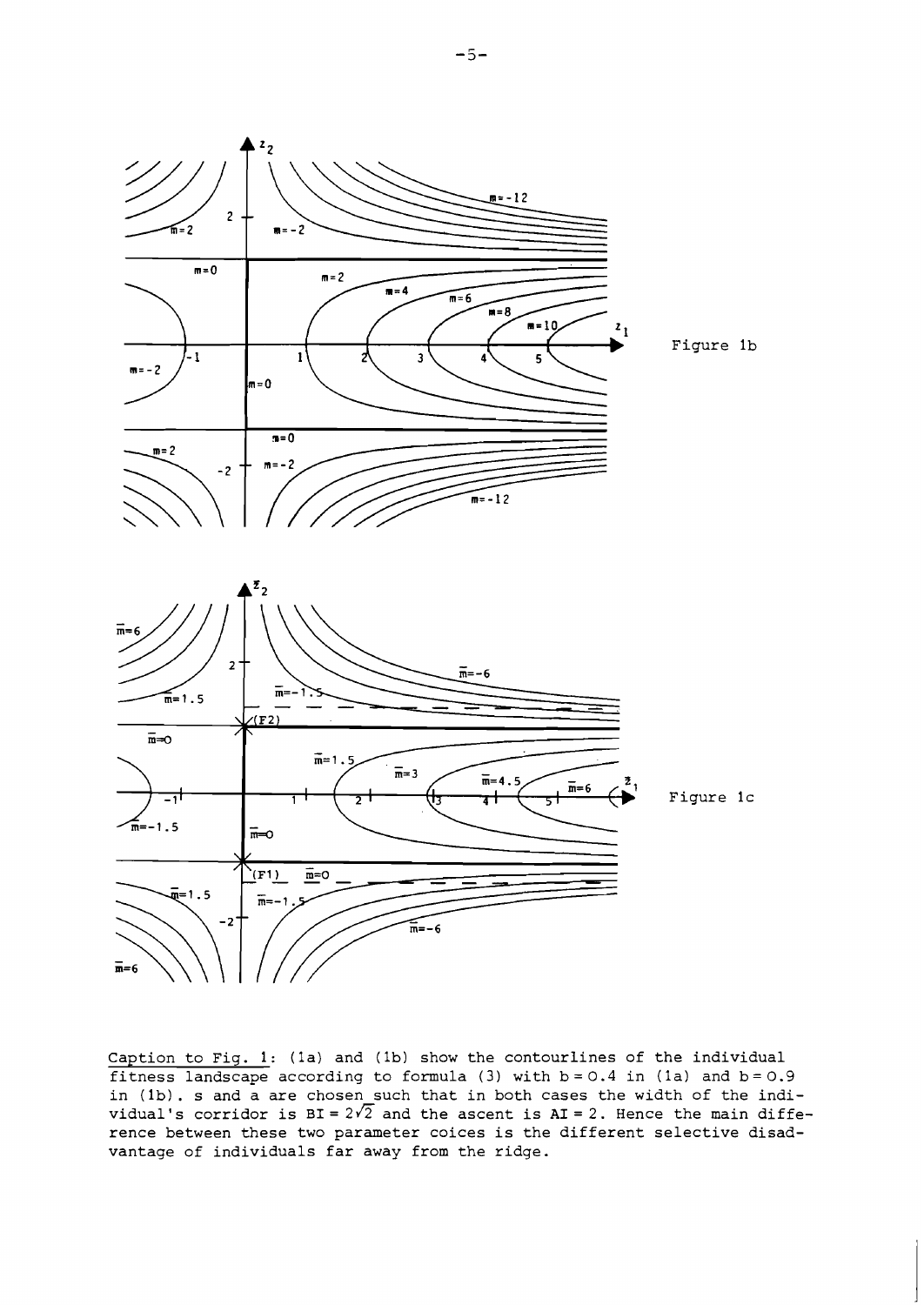

Caption to Fiq. 1 (continued): (lc) and **(Id)** show the contourlines of the population's fitness landscape corresponding to Fig.(1b) (see formula (1c)). In (1c) the phenotypic variances and covariances are p<sub>11</sub> = p<sub>22</sub> = 1 and p<sub>12</sub> = 0, in (1d) they are  $p_{11} = p_{22} = 1$  and  $p_{12} = 0.75$ . (1e) shows the contours of the population's fitness landscape corresponding to (1a) with  $p_{11} = p_{22} = 1$  and  $p_{12}=0.75$ . The dashed lines in (1c) - (1e) indicate the boundary of the individual's corridor, the bold lines that of the population's corridor.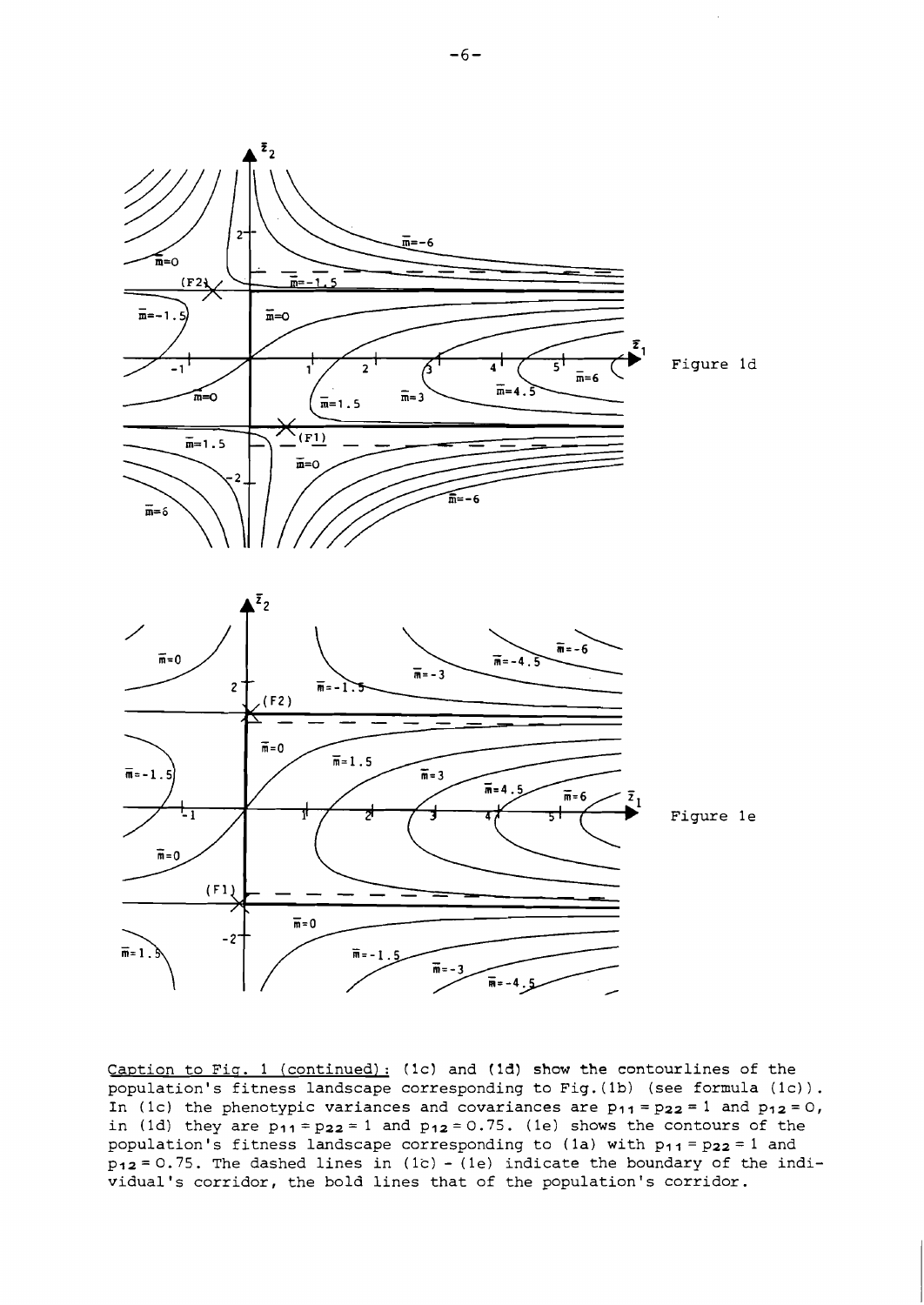#### *3.* ANALYSIS AND RESULTS.

For simplicity in the sequel we will only consider the two-dimensional case, although most of the results may be derived for n-dimensions. But see Biirger (1985) for a more general treatment. From (lc) we obtain

$$
\frac{\partial \overline{\mathbf{n}}}{\partial \overline{z}_1} = s\alpha^{-1/2} \exp(-a\overline{z}_2^2/2\alpha) - s\alpha
$$
\n
$$
\frac{\partial \overline{\mathbf{n}}}{\partial \overline{z}_2} = -s\alpha^{-3/2} \alpha (p_{12} + \overline{z}_1 \overline{z}_2 - \overline{z}_2^2 \alpha p_{12}/\alpha) \exp(-a\overline{z}_2^2/2\alpha). \tag{5}
$$

Thus (2) reads

$$
\dot{\vec{z}}_1 = g_{11} \partial \vec{m} / \partial \vec{z}_1 + g_{12} \partial \vec{m} / \partial \vec{z}_2
$$
\n
$$
\dot{\vec{z}}_2 = g_{12} \partial \vec{m} / \partial \vec{z}_1 + g_{22} \partial \vec{m} / \partial \vec{z}_2
$$
\n(2a)

with  $\frac{\partial m}{\partial z_i}$  given above.

As the additive genetic covariance matrix  $G$  is assumed to be positive definite (and hence non-singular), the equilibrium points of system (2) must satisfy grad  $\overline{m} = 0$ . Together with (5) we obtain the following two equilibrium points :

(F 1) 
$$
Z_1 = -p_{12}(1 + 2\ln(\frac{1}{2})) / Z_2
$$
,  $Z_2 = -(-2\alpha \ln(\frac{1}{2}) / \alpha)^{1/2}$   
(F 2)  $Z_1' = -Z_1$ ,  $Z_2' = -Z_2$ 

It can be shown easily that both equilibrium points have one positive and one negative eigenvalue and hence are saddle points.

As the adaptive landscape for the population, as given by **m,** may considerably deviate from the adaptive landscape for individuals, as given by m, it is necessary to discern between an individual's corridor, defined<br>as the region  $\{(z_1, z_2): z_1 \ge 0 \text{ and } z_2^2 \le (2\ln b)/a\}$ , and a population's corri-<br> $\frac{1}{2}$ dor, defined as  $\{(\overline{z}_1,\overline{z}_2): \overline{z}_1 \ge 0 \text{ and } \overline{z}_2^2 \le (-2\alpha/a) \ln b\alpha^{1/2}\}$ . In the first case this is exactly the subregion of the right half plane where individual fitness is positive and in the second case this is the subregion of the right half plane where population fitness is positve, presupposed that the characters are uncorrelated. We denote by  $AI = s(1-b)$ ,  $AP = s(\alpha^{-1/2}-b)$ , BI=2(-2(ln b)/a)<sup>1/2</sup> and BP=2((-2a/a) ln ba<sup>1/2</sup>)<sup>1/2</sup> resp. the ascent (along the axis) of the individual's and population's corridor and the width of the individual's and population's corridors. Note that AP is - up to the factor  $g_{11}$  the evolutionary rate along the corridor axis if the characters are uncorrelated.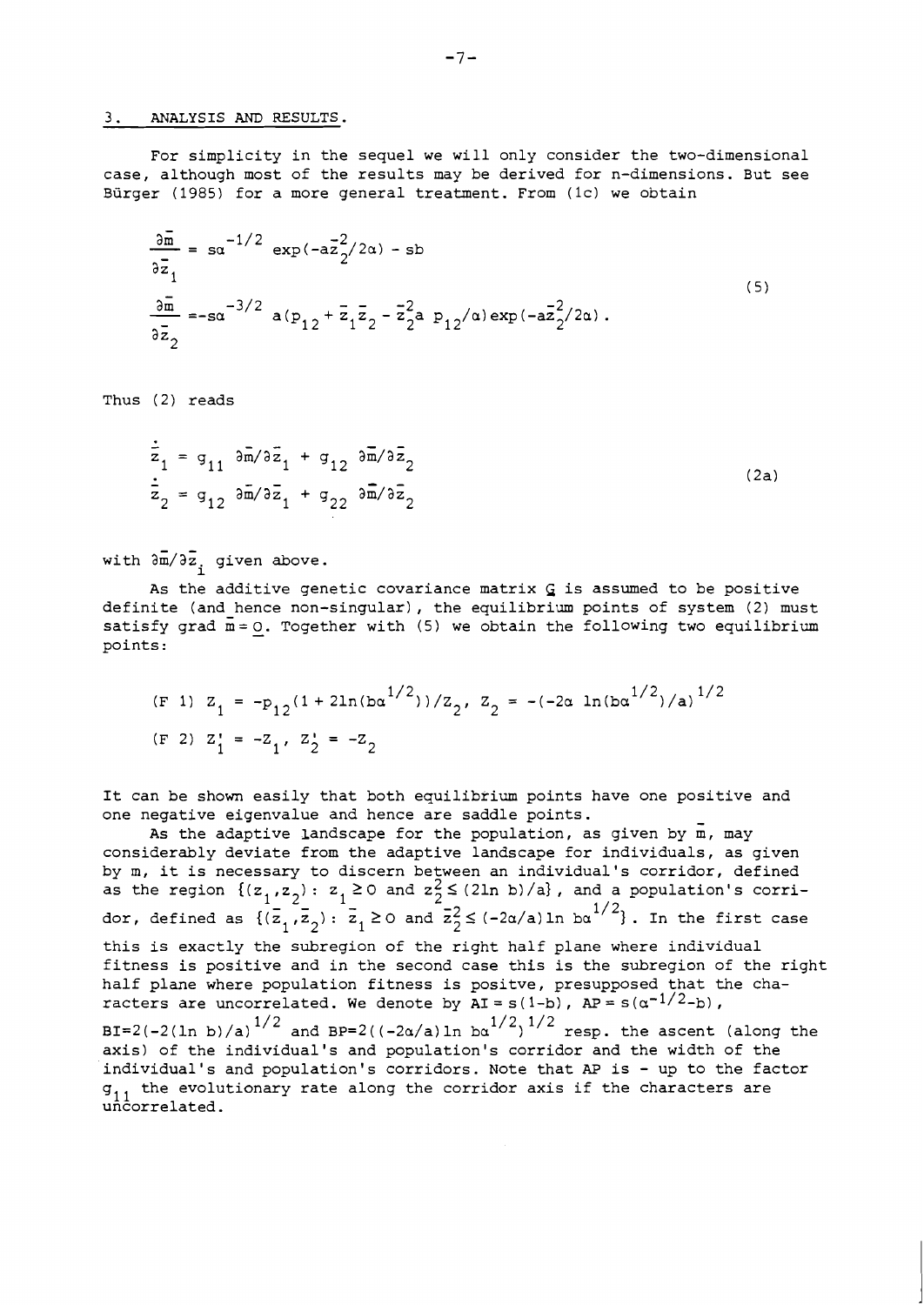The first fact that should be noted is that a necessary and sufficient condition for the existence of a population's corridor (i.e. **AP** and BP are strictly positive) is that ba $n^{1/2}$  < 1, or equivalently  $p_{22}$  <  $(1-b^2)/ab^2$ . Hence, a population can only move uphill along the ridge in our landscape if there is not too much variation in the character that is under stabilizing selecti-<br>on (i.e.  $\frac{1}{2}$ , > 0 close to the axis z<sub>2</sub> = 0). The same phenomenon, namely the existence  $\dot{\text{d}}$ f an upper bound of adaptivley reasonable phenotypic variance for the evolution of functionally coupled charactershas already been observed in Bürger (1984) for the fitness function defined in (4).

However, in the present case where stabilizing selection is assumed to be Gaussian a new phenomenon arises. If  $b < exp(-\alpha \ln \alpha^{1/2}/ap_{22}) < 1$ , which means that if the selective disadvantage of individuals being for away from the corridor is weak, then the population's corridor becomes wider than the individual's corridor. Furthermore, if  $p_{22} < (1-b^2e)/ab^2e$  (e denotes Euler's constant), or equivalently ba<sup>1/2</sup>  $\left(e^{-1/2}\right)^{1/2}$ , then for  $p_{1/2}$  > 0 the fixed point (F 1) lies in the left half plane and (F 2) in the  $\dot{\tilde{\tau}}$ ight half plane, contrary to a quadratically deviating fitness function such as (4) or to the case of  $b\alpha^{1/2} > e^{-1/2}$ . See also Fig. 1.

Now lets turn to the dynamics of system (2a). Throughout we shall assume ba $^{1/2}$  < 1, i.e. there exists a population's corridor. If the two characters are genetically and phenotypically uncorrelated, so that  $g_{12} = 0$  and  $p_{12} = 0$  then

$$
\frac{d}{dt} \bar{z}_2^2 = 2\bar{z}_2 \bar{z}_2 = -2s\alpha^{-3/2} a g_{22} \bar{z}_1 \bar{z}_2^2 \exp(-az_2^2/2\alpha) \le 0
$$

if  $\overline{z}_1 \ge 0$ . As  $b\alpha^{1/2} < 1$  we have

$$
\dot{\bar{z}}_1 = g_{11} s (\alpha^{-1/2} \exp{(-a \bar{z}_2^2/2\alpha) - b}) \ge 0
$$

for  $z_2^2 \le BP^2/4$  Hence the population's corridor is positively invariant and each population starting within the corridor will converge to the axis and evolve along it. This result can be proved for much more general fitness functions, i.e. for functions of the form

$$
m(\underline{z}) = m^{O}(z_1) m^{1}(\underline{u})
$$

with  $\partial m^0/\partial z_1 > 0$ ,  $m^1(\underline{u}) = f(\langle \underline{Au}, \underline{u} \rangle)$  and  $df/dx < 0$  (Bürger 1985).

Next let us drop the assumption  $p_{12} = 0$  and assume  $p_{12} > 0$  (if  $p_{12} < 0$  symmetrical results are obtained). Thus the characters are still genetically uncorrelated but exhibit a positive phenotypic correlation. This gives also raise to a change in the adaptive landscape (see Fig. 1 and equ. (lc)) and therefore the dynamical behaviour of the population will change, although the fitness landscape for individuals remains the same. In particular, in order to be able to move uphill in the corridor it is not sufficient for a population to start within the population's corridor, since there exists a subregion from which no evolution in this direction is possible (see Fig. 2).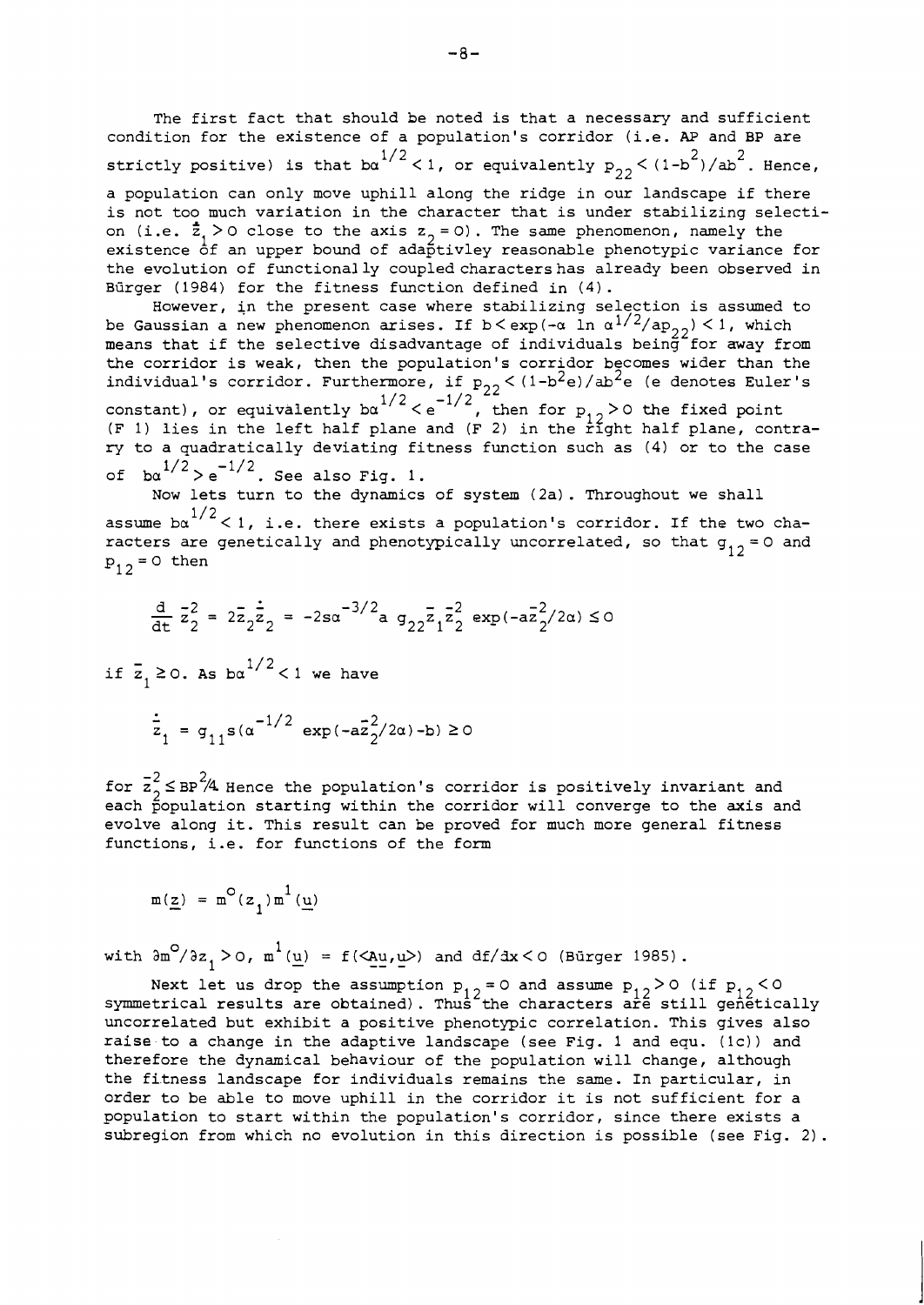

Figures (2a) and (2b) show the trajectories of a population in the fitness landscape with contours as in Fig. (1d), i.e.  $p_{11} = p_{22} = 1$ ,  $p_{12} = 0.75$ . The vast majority of individuals in the population has positive fitness, as the width of the individual's corridor is  $2\sqrt{2}$ . In (2a) the genetic covariance matrix is given by  $g_{11} = g_{22} = 0.25$  and  $g_{12} = 0$ , in (2b) we have  $g_{11} = g_{22} = 0.25$ and  $g_{12}=0.20$ . The dashed area is the subregion of the corridor from which no evolution along the ridge can occur.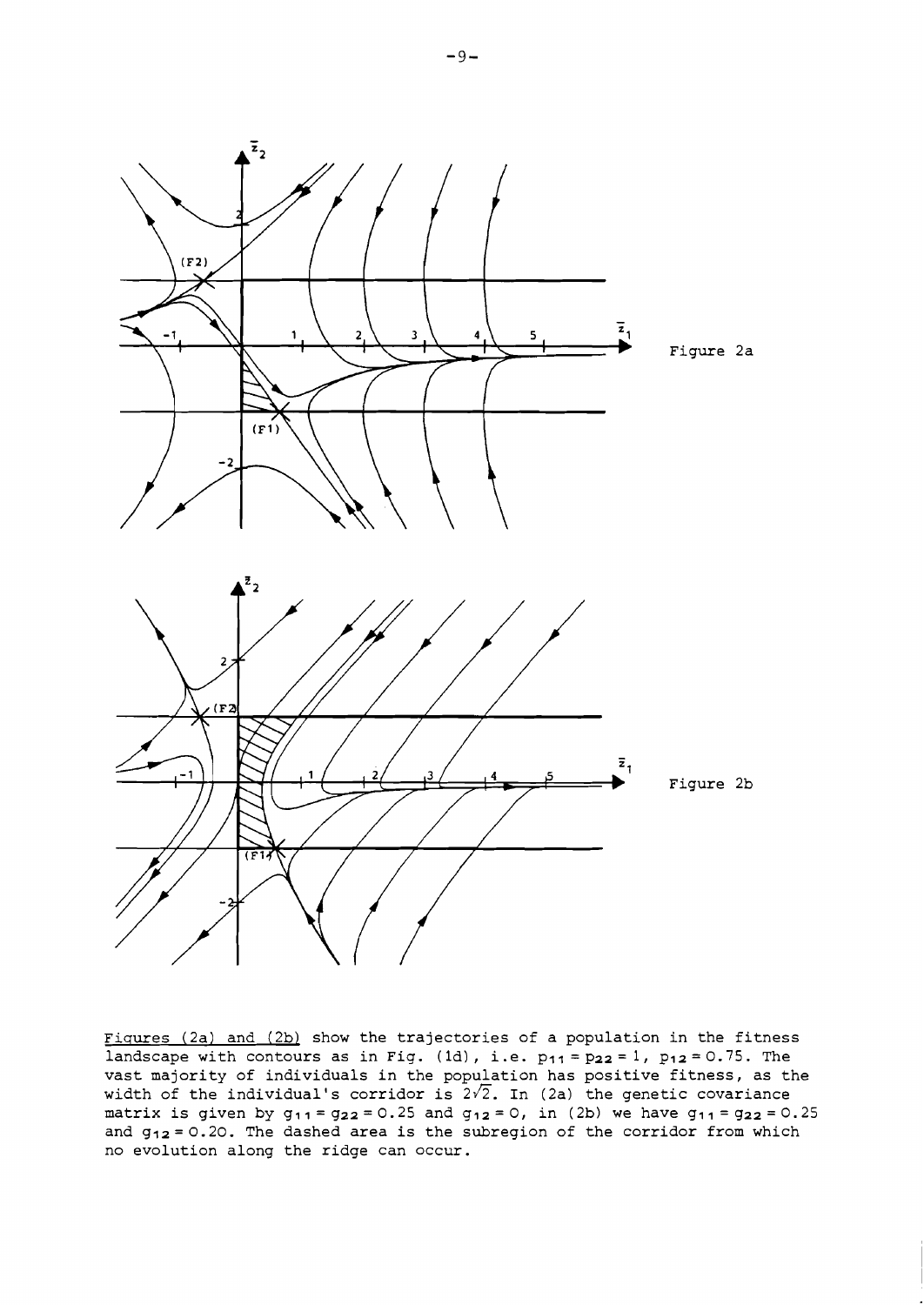

Figures (2c) and (2d) show the trajectories of a population with parameters  $p_{11} = p_{22} = 1.5$ ,  $p_{12} = 1.125$ ,  $q_{11} = q_{22} = 0.375$  and  $q_{12} = 0$  (resp.  $q_{12} = 0.30$ ) in (2c) (resp. (2d)). Thus relative to Fig. (2a) and (2b) the covariance matrices have been multiplied by a factor 1.5. Still about one half of the individuals has positive fitness. The subregion from which no evolution along the ridge can occur has been considerably increased by this change in the covariance matrices.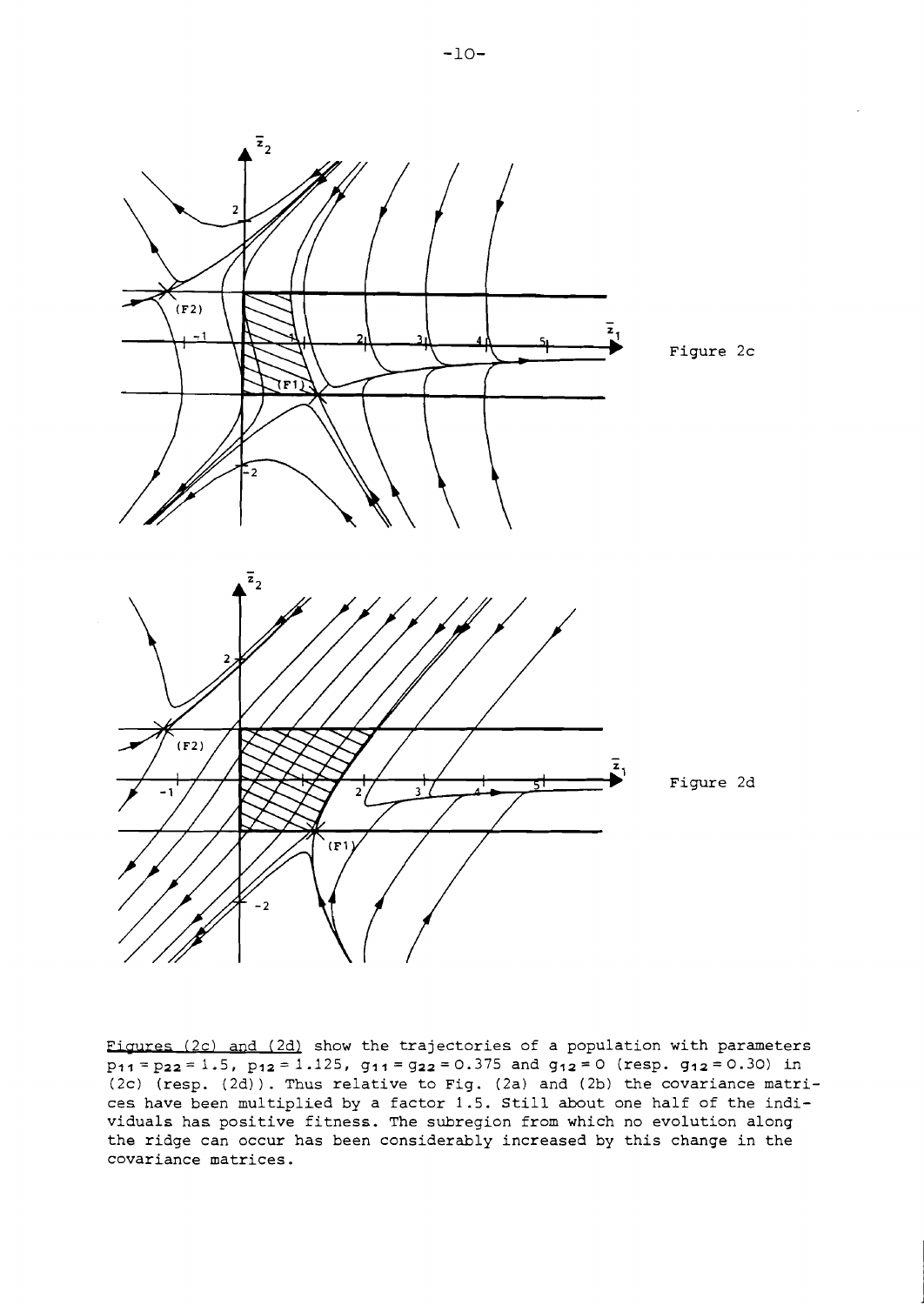

Figure (2e) shows the trajectories of a population in the fitness landscape with contours as in Fig. (le) with covariance matrices as in Fig. (2a). As in this case individuals which are far away from the corridor have only a slight selective disadvantage, no constraints for evolving along the ridge OCCUT.

However, if the population is already sufficiently far uphill the ridge it will evolve along it. We can show analytically that convergence occurs if the population starts within the region

$$
\{(\bar{z}_1, \bar{z}_2): \bar{z}_1 \ge |z_1| \text{ and } \bar{z}_2^2 \le z_2^2 = BP^2/4\}
$$

First we already know that  $\frac{1}{z_1} \ge 0$  if  $\frac{1}{z_2^2} \le BP^2/4$  Moreover, we have

$$
\frac{d}{dt} \bar{z}_2^2 = 2\bar{z}_2 \dot{\bar{z}}_2 =
$$
  
= -2s $\alpha^{-3/2}$ a  $g_{22} \bar{z}_2 (p_{12} + \bar{z}_1 \bar{z}_2 - \bar{z}_2^2 a p_{12}/a) .exp(-a\bar{z}_2^2/2a)$ 

which is negativ if and only if

$$
\bar{z}_1 \bar{z}_2^2 + p_{12} \bar{z}_2 (1 - \bar{z}_2^2 a/\alpha) \ge 0.
$$

From this it follows immediately that the subregion of the corridor where  $\overline{z}_1 \geq |z_1|$  is positively invariant. Moreover, the above relation holds if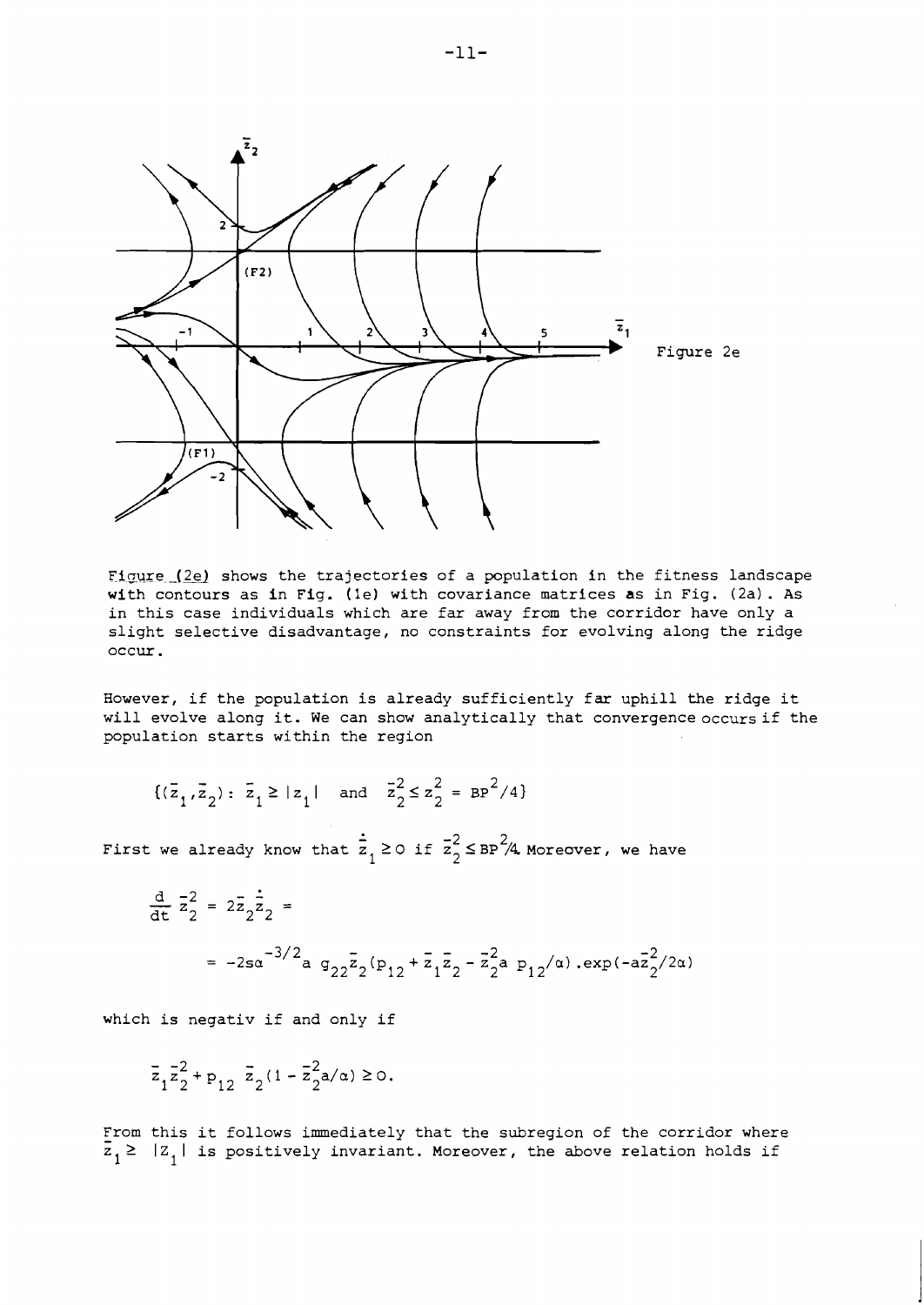$$
\bar{z}_2^2 \ge \frac{|p_{12} \bar{z}_2|}{|\bar{z}_1|} |\bar{z}_2^2(a/\alpha) - 1|.
$$

As we assume  $|\bar{Z}_2| \leq BP/2$ , the right hand side tends to zero if  $\bar{z}_1$  tends to infinity. Thus we have shown

$$
\frac{\mathrm{d}}{\mathrm{d} t} \; z_2^2 \leq \mathrm{o} \; \mathrm{if} \; \mathbb{B} \mathbb{P}^2 / 4 \geq z_2^2 \geq \mathrm{c}(\bar{z}_1) \; ,
$$

with lim  $C(\bar{z}_1) \rightarrow 0$ ,  $\bar{z}_1 \rightarrow \infty$ . Together with  $\bar{z}_1 > 0$  for  $|\bar{z}_2| \leq BP/2$  this proves our assertion. An analogous result has been proved for fitness given by equ. (4) (Biirger 1984). To obtain an analytical estimate for the subregion of the corridor where no convergence along the ridge can occur seems to be rather difficult. The only thing that is obvious is, that such a region exists ilt. The only thing that is obvious is, that such a re<br> $\frac{d}{dx}$   $\frac{1}{2}$  > o for  $\frac{1}{2}$   $\leq$   $\frac{2}{3}$  with  $\frac{1}{2}$  =  $\frac{2}{3}$  and for  $\frac{1}{2}$   $\leq$  Z' with  $\frac{1}{2}$ corridor where no convergence along the ridge can occur seems to be rath<br>difficult. The only thing that is obvious is, that such a region exists<br>since  $\frac{d}{dt} z_2^2 > 0$  for  $\overline{z}_1 < z_1$  with  $\overline{z}_2 = z_2$  and for  $\overline{z}_$ portraits are given in Fig. 2.

Of particular importance for the size of the region from which no evolution along the corridor axis is possible, is the ratio of a (describing the strength of stabilizing selection) and  $p_{12}^{}$  and  $p_{22}^{}$ . If the individual's fitness landscape is held constant, and  $p_{12}^{}$  and  $p_{22}^{}$  are multiplied by some factor larger than 1, the population's corridor becomes narrower and the fixed point (F 1) shifts into direction of increasing  $\overline{z}_1$  (and decreasing  $\overline{z}_2$ ). Moreover, the rate of evolution  $\bar{z}_i$  along the ridge decreases significantly

(see Fig. 2).<br>If part of the phenotypic covariance  $p_{12}$  is due to genetic covariance,<br>i.e.  $g_{12}$  \*O, it appears that it becomes more difficult to evolve along the ridge  $\frac{1}{2}$ ee Fig. 2). However we have no analytical estimates.

Finally we shall investigate a phenomenon that has been discovered by Rechenberg (1973). Rechenberg assumed a fitness function of the form

$$
\mathbf{m}(\mathbf{z}) = \begin{cases} z_1, & |z_1| \leq c, \quad i \geq 2 \\ 0, & \text{otherwise} \end{cases}
$$

and proved the existence of an optimal amount of variance (the covariance was assumed to be zero and all variances to be equal) in the sense that this variance leads to a maximal evolutionary rate. Rechenberg's model, however, is based on optimization theory and not on population genetics. Wagner (1984 a,b) investigated this model in the framework of quantitative genetics on the basis of Lande's equations. He found that also in this context optimal variances and maximal evolutionary rates exist, but only if at least four characters are involved. For the fitness function (4) the same holds already for two characters. Subsequently we shall investigate this problem for the fitness function given by (3).

Instead of  $\underline{P}$  and  $\underline{G}$  we will consider  $h\underline{P}$  and  $h\underline{G}$  (where multiplication by h is componentwise) and look whether there exists an  $h_0$  such that  $\bar{z}_1$  is by in is componentwise) and look whether there exists an  $n_0$  such that<br>maximal. For simplicity let us assume  $g_{1i} = 0$ ,  $i = 2,...,n$ . Denoting<br> $-1 - 1 =$ maximal. For simplicity let us assume  $g_{1i} = 0$ ,  $i = 2,...,n$ . Denoting<br> $\frac{v}{-h} = (h p + \underline{A}^{-1})^{-1}$ ,  $\overline{m}_h = \overline{m}(\underline{z}, h \underline{P})$  and  $p(h) = det (\underline{I} + h \underline{A} \underline{P}_1)$  we obtain: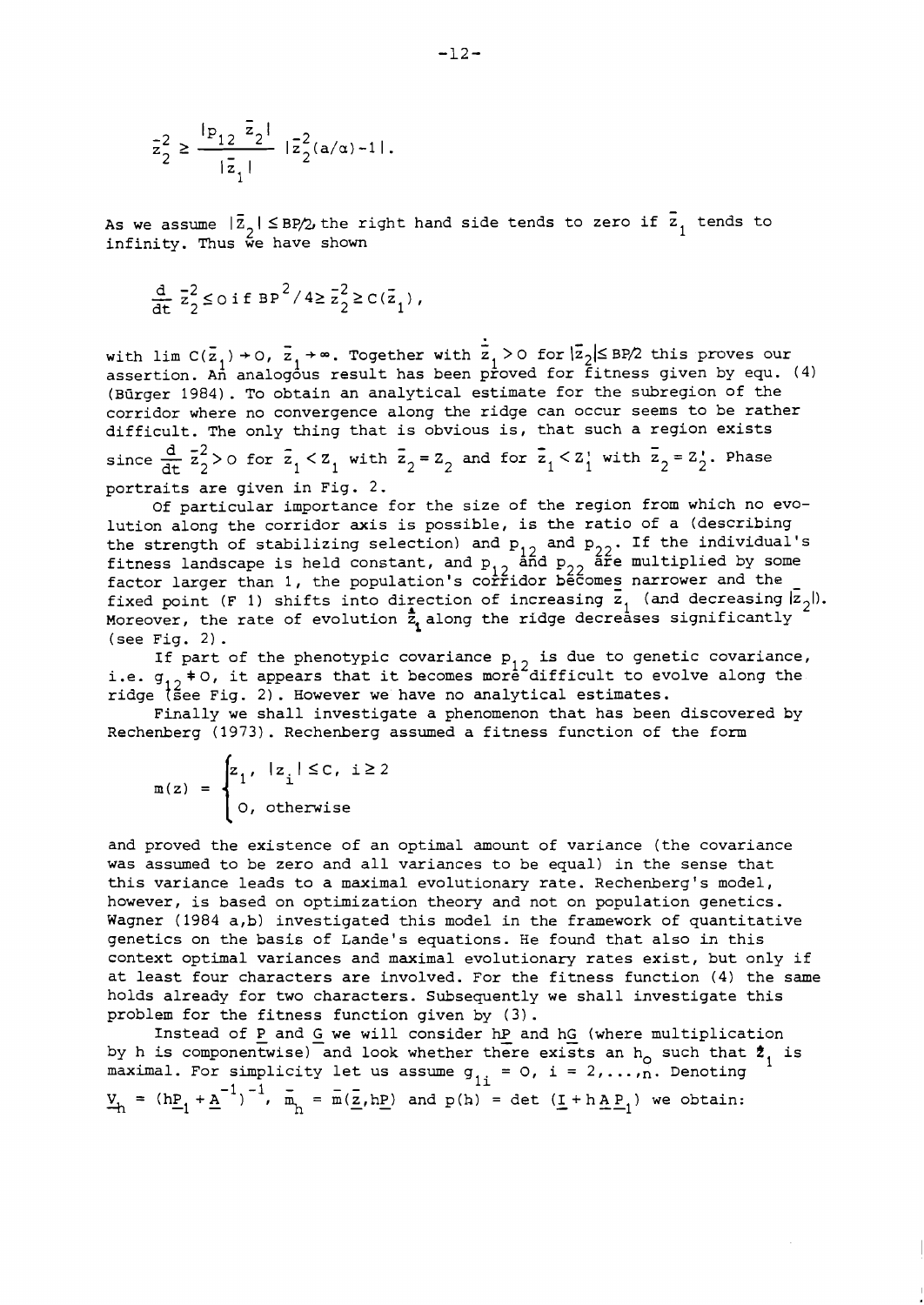$$
\frac{\partial}{\partial h} \frac{1}{z_1} = \frac{\partial}{\partial h} (hg_{11} \frac{\partial \bar{m}_h}{\partial \bar{z}_1}) = g_{11} \frac{\partial \bar{m}_h}{\partial \bar{z}_1} + hg_{11} \frac{\partial^2 \bar{m}_h}{\partial h \partial \bar{z}_1} =
$$
  
=  $g_{11} s \ p(h)^{-1/2} \exp(-\frac{1}{2} \langle \underline{v}_h \underline{\bar{u}}, \underline{\bar{u}} \rangle) (1 - \frac{h}{2} \frac{p'(h)}{p(h)} + \frac{h}{2} \langle \underline{v}_h \underline{p}_1 \underline{v}_h \underline{\bar{u}}, \underline{\bar{u}} \rangle) - g_{11} sb.$ 

If we write

$$
p(h) = det(\underline{I} + h \underline{A} \underline{P}_1) = h^{n-1} det(h^{-1} \underline{I} + \underline{A} \underline{P}_1) = \sum_{k=0}^{n-1} a_k h^{k}
$$

we see that  $a_{\rm L}$  is the (n-1-k)th coefficient of the characteristic polynomial of  $AP_1$ . As  $AP_1^K$  is positive definite, a > 0, k ≥ 0, and in particular a = 1.<br>--1  $\frac{1}{2}$  k

It follows that  $p(h)$  and  $p(h)$   $^{1/2}$  are monotonically increasing for  $h \ge 0$ . we see that  $a_k$  is the  $(n-1-k)$  th coefficient of the characteristic polynom<br>
of AP<sub>1</sub>. As AP<sub>1</sub> is positive definite,  $a_k > 0$ ,  $k \ge 0$ , and in particular  $a_0 =$ <br>
It follows that p(h) and p(h)<sup>1/2</sup> are monotonically incre Moreover,  $h \cdot \frac{p'(h)}{p(h)}$  increases monotonically ( $h \ge 0$ ). To show this consider

$$
h \cdot \frac{d}{dh} (h \frac{p'(h)}{p(h)}) = p(h)^{-2} (p(h) h(hp'(h))' - (hp'(h))^{2}) =
$$
  
\n
$$
= p(h)^{-2} (\sum_{k=0}^{n-1} a_{k} h^{k} \cdot \sum_{j=0}^{n-1} j^{2} a_{j} h^{j} - (\sum_{k=0}^{n-1} k a_{k} h^{k})^{2}) =
$$
  
\n
$$
= p(h)^{-2} \sum_{k,j=0}^{n-1} h^{k+j} a_{k} a_{j} j(j-k) =
$$
  
\n
$$
= p(h)^{-2} \sum_{l=0}^{n-1} h^{l} \sum_{j=1}^{n} a_{j} a_{l-j} j(2j-l) > 0.
$$

This shows that for  $u = 0$ 

$$
\frac{\partial}{\partial h} \frac{1}{z_1} = g_{11} s p(h)^{-1/2} (1 - \frac{h}{2} \frac{p'(h)}{p(h)} - bp(h)^{1/2}).
$$

has a unique zero h<sub>0</sub> if n 2 2 and b > 0 and  $\frac{1}{z_1}$  has a unique maximum. This is qualitatively the same result as that for a fitness function of the form (4).

tatively the same result as that for a fitness function of the form<br>If b = 0 then such a h<sub>o</sub> only exists if n ≥ 4, as  $0 < \frac{h}{2} \cdot \frac{h}{h(h)} < \frac{h-1}{2}$  and If  $p = 0$  then such a h<sub>o</sub> only exists if  $n \le 4$ , as  $0 \le \frac{2}{2} \cdot \frac{p(h)}{p(h)} \cdot \frac{2}{2}$ <br>h  $p'(h) = n-1$  mbig is the same as Essengus (1984 a h) result.  $\frac{\partial}{\partial h} \frac{1}{z_1} = g_{11} s p(h)^{-1/2} (1 - \frac{h}{2} \frac{p'(h)}{p(h)} - bp(h)^{1/2})$ .<br>
has a unique zero h if  $n \ge 2$  and b > 0 and  $\frac{1}{z_1}$  has a unique maximum. This is qualitatively the same result as that for a fitness function of th  $\lim_{h\to\infty}\frac{h}{2}\cdot\frac{p'(h)}{p(h)}=\frac{n-1}{2}$ . This is the same as Wagner's (1984 a,b) result. It seems to be probable that a negative fitness outside the corridor, considered by Wagner, leads to the existence of an optimal evolutionary rate for  $n \geq 2$ . By a continuity argument it can be inferred that maximal evolutionary rates also exist near the corridor axis.

## 4. CONCLUSIONS.

The present analysis shows that the pattern of variation and covariation in a population plays an important role for the evolution of functionally coupled characters in an adaptive landscape with multiple peaks. There are three main findings which are in best accordance with the results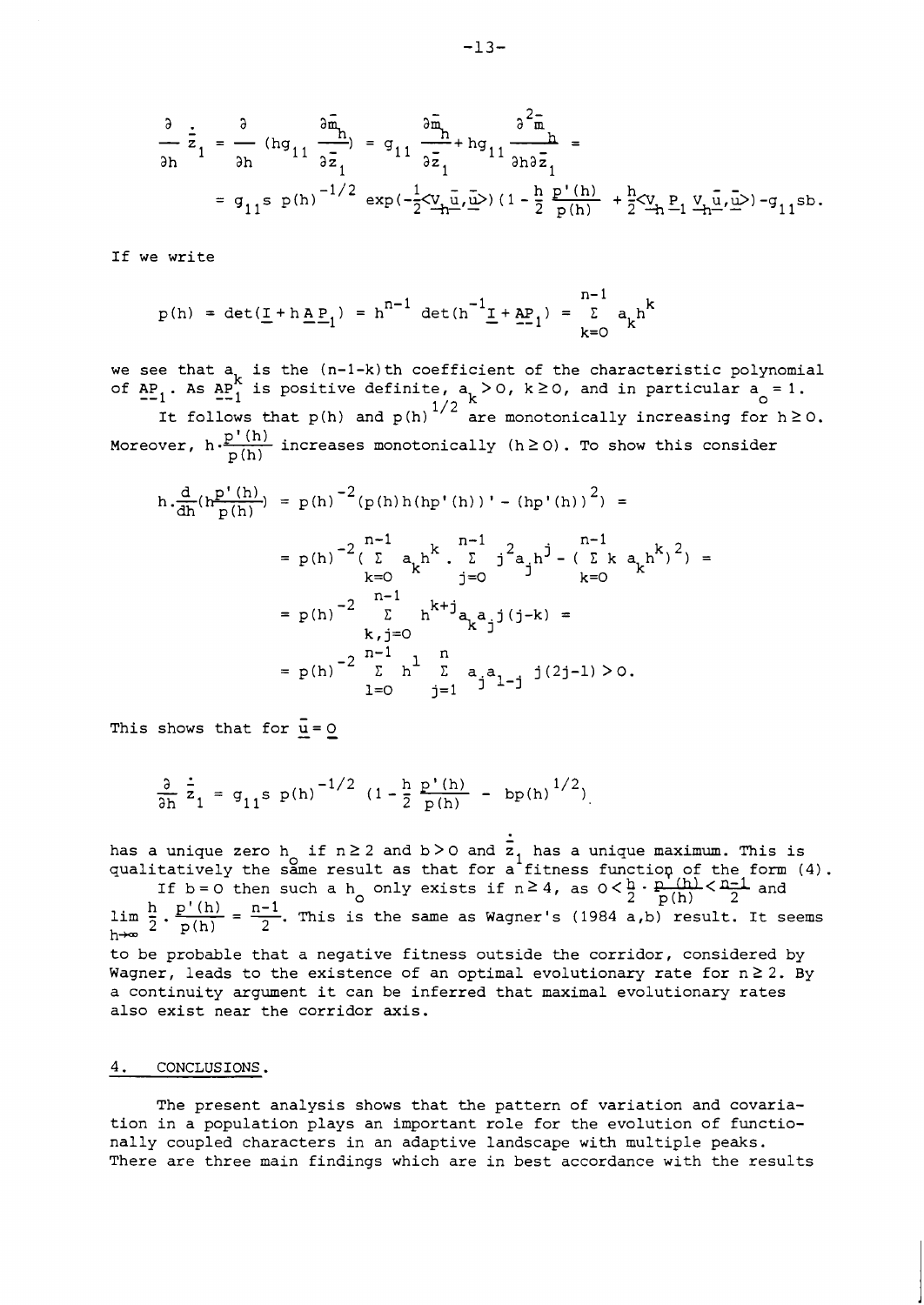derived in Bürger (1984).<br>(i) There exists an upper bound for the adaptively reasonable amount of phenotypic variance of characters which are under stabilizing selection. If this bound is exceeded no evolution along the ridge is possible, although physiologically it is favourable. This bound depends on the shape and width of the corridor and on the fact that we have multiple peaks.

(ii) An 'unfavourable' covariance pattern yields constraints on the possible directions of evolutionary change. We proved that if the corridor axis is collinear with one of the axis of the state space then each population with zero phenotypic and genetic covariance starting within the corridor converges to the axis and evolves along it. Hence the population will develop the selectively favoured complex of functionally coupled characters. If the corridor is in arbitrary position the condition of zero phenotypic (resp. genetic) covariance has to be replaced by the condition that one eigenvector of the matrix P (resp. G) points into direction of the corridor axis. If an deviation of P and/or G from this 'optimal' form occurs, there is a subregion of the corridor from which no evolution along the ridge is possible. Hence the complex of functionally coupled characters cannot evolve. For one and the same individual's fitness landscape this subregion increases in size if the deviation of the phenotypic and/or genetic covariances from their optimal values increases or if the phenotypic variances of the characters under stabilizing selection increase (see also (i)). In the latter case also the width of the corridor decreases. On the other hand if P and G as well as the width of the individual's corridor and the ascent along the ridge are held constant, the size of this subregion strongly depends (in the obvious way) on the parameter b, which measures the selectivedisadvantage of individuals being for away of the corridor.

(iii) There exists an optimal amount of overall variability resulting in a maximal evolutionary rate. To be precise, there is a positive number<br>h such that a population with covariance matrix h P evolves at an higher rate along the ridge than any population with covariance matrix hP, h  $\pm$  h<sub>o</sub>.

To sumarize, it has been shown that for the evolution of functionally coupled quantitative traits in a fitness landscape with multiple peaks there exists an optimal variance-covariance pattern of a population in a twofold sense. Any deviation from this pattern leads both to a restriction on the set of initial conditions enabling the population to adapt the selectively favoured configuration of characters as well as to a decrease in the rate adaptation. The constraints arising in this manner, namely the inability of a population to evolve into directions which are physiologically possilbe and even favourable, are population genetic constraints in the intrinsic sense as they are caused by the genetic structure of populations.

Acknowledgements: Part of this work has been done while I was summer student at IIASA. I thank IIASA for its hospitality. Moreover I thank Mrs.S. Aschan for typing the manuscript.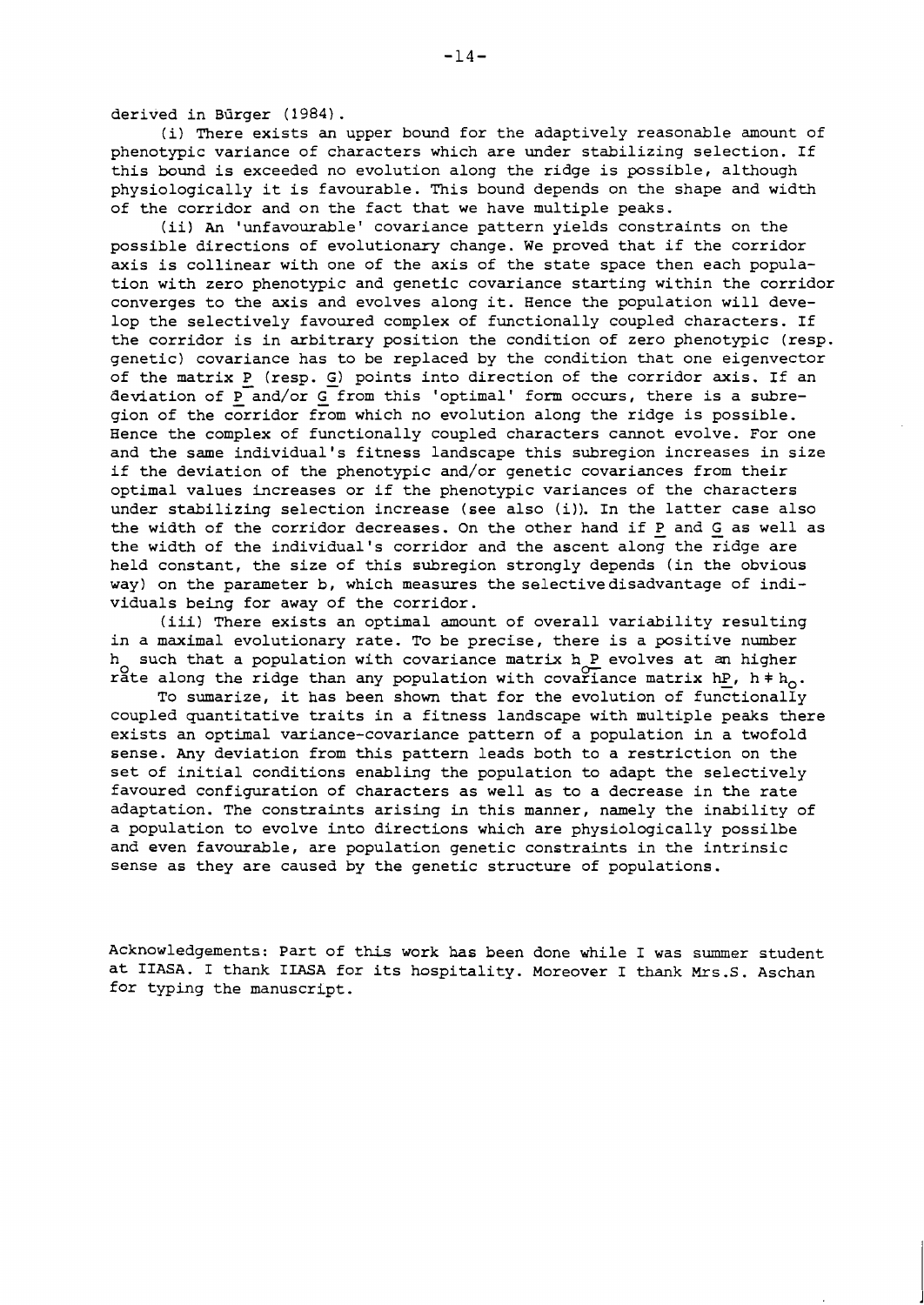### 5. REFERENCES

- Biirger, R. (1984). Constraints for the evolution of functionally coupled characters: A nonlinear analysis of a phenotypic model. Submitted. Biirger, R. (1985). In preparation.
- Charlesworth, B., Lande, R. and Slatkin, M. (1982). A neo-Darwinian commentary on macroevolution. Evolution 36: 474-498.

Eldredge, N. and Gould, S.J. (1972). Punctuated equilibria; an alternative to phyletic gradualism. pp. 82-115. In: Models in Paleobiology. Ed. T.J.M. Schopf. Freeman, Cooper and Co., San Francisco.

Falconer, D.S. (1960). Introduction to Quantitative Genetics. Oliver and Boyd, Edinburgh.

- Felsenstein, J. (1979). Excursions along the interface between disruptive and stabilizing selection. Genetics 93: 773-795.
- Gimelfarb, A. (1982). Quantitative character Dynamics: Gametic Model.Theor. Pop.Bio1. 22:324-366.

Gould, S.J. and Lewontin, R.C. (1979). The spandrels of San Marco and the Panglossian paradigm: a critique of the adaptionist programme. Proc.R. S0c.Lond.B.: 581-598.

Karlin, S. (1979). Models of multifactorial inheritance: I, Multivariate formulations and basic convergence results. Theor.Pop.Biol.15: 308-355; 11, The covariance structure for a scalar phenotype under selective assortative mating and sex-dependent symmetric parental-transmission. ibid: 356-393;

111, Calculation of covariance of relatives under selective assortative mating. ibid: 394-423;

- IV, Asymmetric transmission for a scalar phenotype. ibid: 424-438.
- Kirkpatrick, M. (1982). Quantum evolution and punctuated equilibria in continuous genetic characters. Am.Nat. 119: 833-848.
- Lande, R. (1976). Natural selection and random genetic drift in phenotypic evolution. Evolution 30: 314-334.

Lande, R. (1979). Quantitative genetic analysis of multivariate evolution, applied to brain: body size allometry. Evolution 33: 402-416.

Lande, R. (1980). The genetic covariance between characters maintained by pleiotropic mutations. Genetics 94: 203-215.

Lande, R. (1982) . **A** quantitative genetic theory of life history evolution. Ecology 63: 607-615.

Lande, R. (1984). The genetic correlation between characters maintained by selection, linkage and inbreeding. Genet.Res.,Camb. To appear.

Maynard Smith, J. (1983). The genetics of stasis and punctuation. Ann.Rev. Gen. 11-25.

Mayr, E. (1983). How to carry out the adaptionist program? Am.Nat. 121: 324-334.

Riedl, R. (1977). A systems-analytical approach to macro evolutionary phenomena. Quart.Rev.Bio1. 52: 351-370.

Rechenberg, I. (1973). Evolutionsstrategie: Optimierung technischer Systeme nach Prinzipien der biologischen Evolution. Frommann-Holzboog. Stuttgart-Bad Cannstatt.

- Slatkin, M. (1984). Ecological causes of sexual dimorphism. Evolution 38: 622-630.
- Turelli, M. (1984). Heritable genetic variation via mutation-selection balance: Lerch's Zeta meets the abdominal bristle. Theor-Pop-Biol. 25: 138-193.
- Wagner, G.P. (1984a). Coevolution of functionally constrained characters: Prerequisites for adaptive versatility. Biosystems 17: 51-55.
- Wagner, G.P. (1984b). Adaptively optimal genetic variation of quantitative characters: Theorems of existence and of the significance of morpholo-